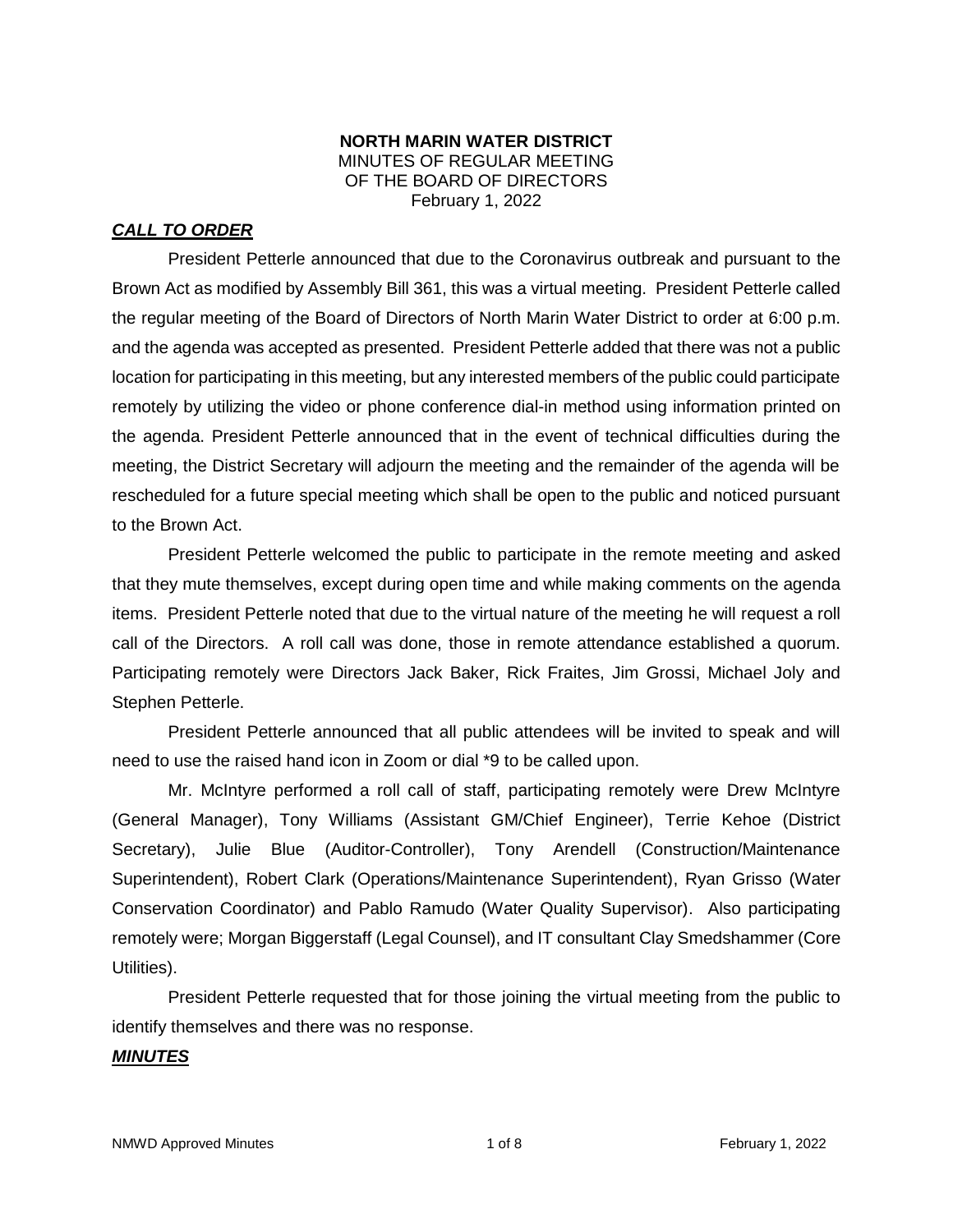On motion of Director Joly seconded by Director Baker, the Board approved the minutes from the January 18, 2022 Regular Board Meeting with minor revisions by the following vote:

AYES: Director Baker, Fraites, Grossi, Joly and Petterle

NOES: None

ABSTAIN: None

ABSENT: None

## *GENERAL MANAGER'S REPORT*

#### Gallagher Well No. 2 Easement

Mr. McIntyre announced that Jennifer Maude Carlin, Marin Agricultural Land Trust's acting Executive Director signed the Gallagher Well No. 2 easement on February 1<sup>st</sup> and the easement will be recorded soon.

#### NBWRA

Mr. McIntyre stated that he and Mr. Williams have a North Bay Water Reuse Authority (NBWRA) meeting on February  $2^{nd}$  at 1:00 p.m. He also noted that Napa Sanitation District General Manager, Tim Healy had been appointed NBWRA Technical Advisory Committee (TAC) Chair.

## WAC/TAC Meeting

Mr. McIntyre reported that upcoming WAC/TAC meeting will be on Monday, February  $7<sup>th</sup>$ at 9:00 a.m. He noted that both Director Baker and Director Grossi will be virtually participating in this meeting. Mr. McIntyre stated that a presentation will be given on the updated Jacobs Regional Water Supply Resiliency Study which will show the near-term water supply projects and address projected shortfalls over the next five years. Mr. McIntyre added that staff is working on having a similar presentation given to our Board at the February 15<sup>th</sup> NMWD Board meeting.

Flood Control Zone 1 Advisory Board Meeting

Mr. McIntyre announced that the FCZ1 AB meeting has been moved from February  $3<sup>rd</sup>$  at 6:30 p.m. to February 10<sup>th</sup> at the same time. Director Grossi stated that due to a prior commitment he will be unable to attend this meeting. Mr. McIntyre confirmed he will attend.

Director Baker asked when Mr. McIntyre plans on formally announcing his retirement to the other agencies. Mr. McIntyre replied in March.

## *OPEN TIME*

President Petterle asked if anyone from the public wished to bring up an item not on the agenda and there was no response.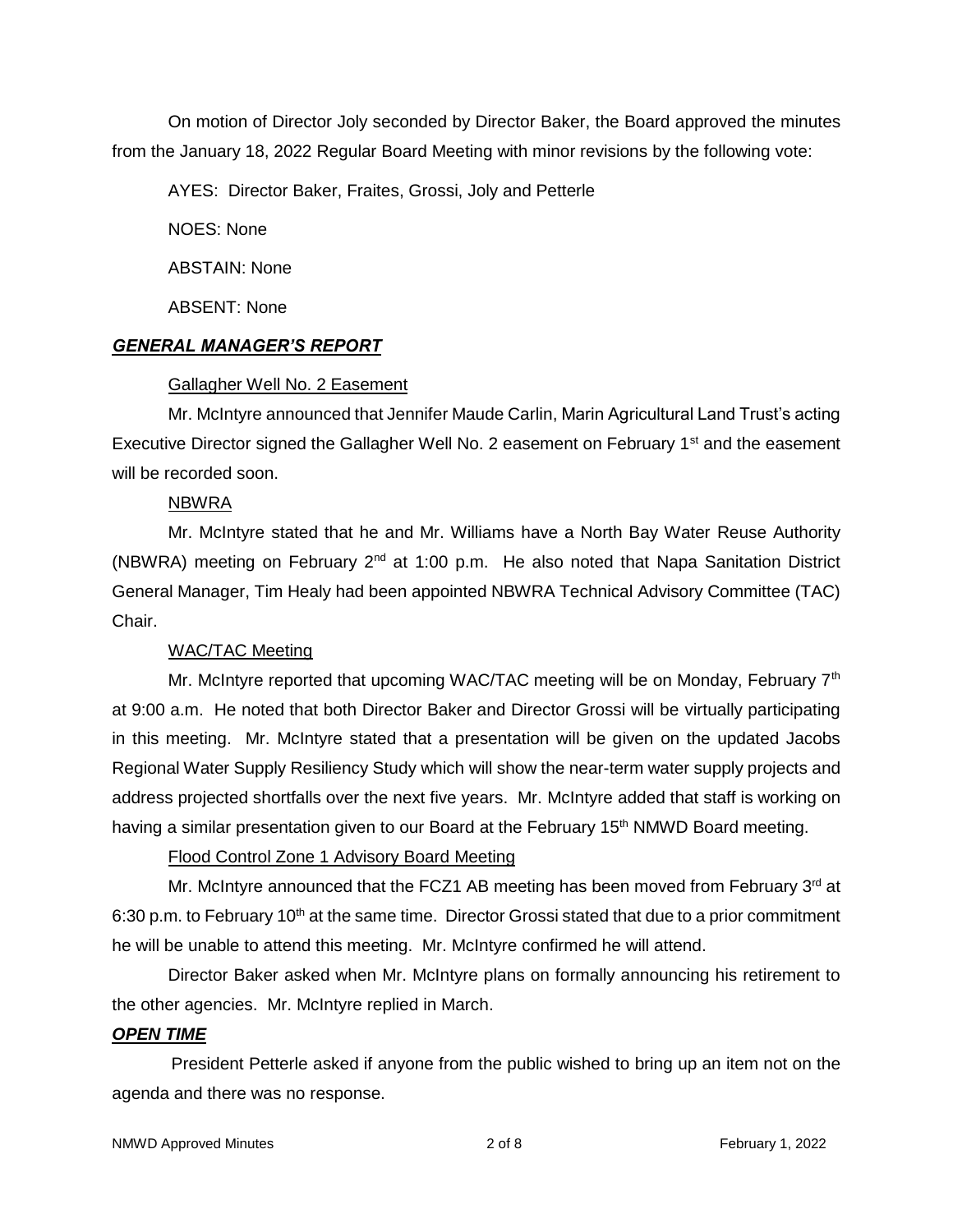#### *STAFF/DIRECTORS REPORTS*

President Petterle asked if any Directors or staff wished to bring up an item not on the agenda and the following were discussed.

Ms. Kehoe announced that Item #11 of the agenda had a revision to include Exhibit A, and the revised information was added at the end of the agenda.

Director Petterle stated we are still in a drought. He reported that January is usually the wettest time of the year. Director Petterle noted that last year was the driest on record with only four inches of rain, this year we got six-tenths of an inch with no rain in site the next two weeks. Director Petterle emphasized that we must remain vigilant to conserve water and explore possibilities of water supply.

#### *QUARTERLY FINANCIAL STATEMENT*

The Quarterly Financial Statement for Fiscal Year 2021-22 for ending December 31, 2021 was reviewed by Ms. Blue. She stated the District generated a net income of \$803,039 and noted that at year end the ratio of total cash to budgeted annual operating expense stood at 141%.

President Petterle asked if there were any comments or questions from the Board and the following was discussed.

Director Grossi stated that he went through the entire document and noted this document tells us a lot about the District. He added the report was very helpful and gave a good summary on what and how the District is doing financially. Director Joly agreed that Ms. Blue and the accounting staff did a good job putting this together and it is a tremendous help to the Board and the officers. Ms. Blue replied that it is one of the most thorough reports and gave a lot of the credit to the accounting team.

#### *CONSENT CALENDAR*

Director Joly asked about Item #9 Rate Hearing Schedule, inquiring if he and Director Grossi will be meeting with Mr. Hildebrand before the rate hearing. Ms. Blue stated that staff was not planning on any separate meetings, however we can consider a finance committee if that is the pleasure of the Board. Director Joly replied that it would be fine to proceed as planned.

On the motion of Director Fraites, and seconded by Director Baker the Board approved the following items on the consent calendar by the following vote:

AYES: Director Baker, Fraites, Grossi, Joly and Petterle NOES: None ABSTAIN: None ABSENT: None

#### *AUTHORIZE SIGNATORIES ON DISTRICT ACCOUNTS*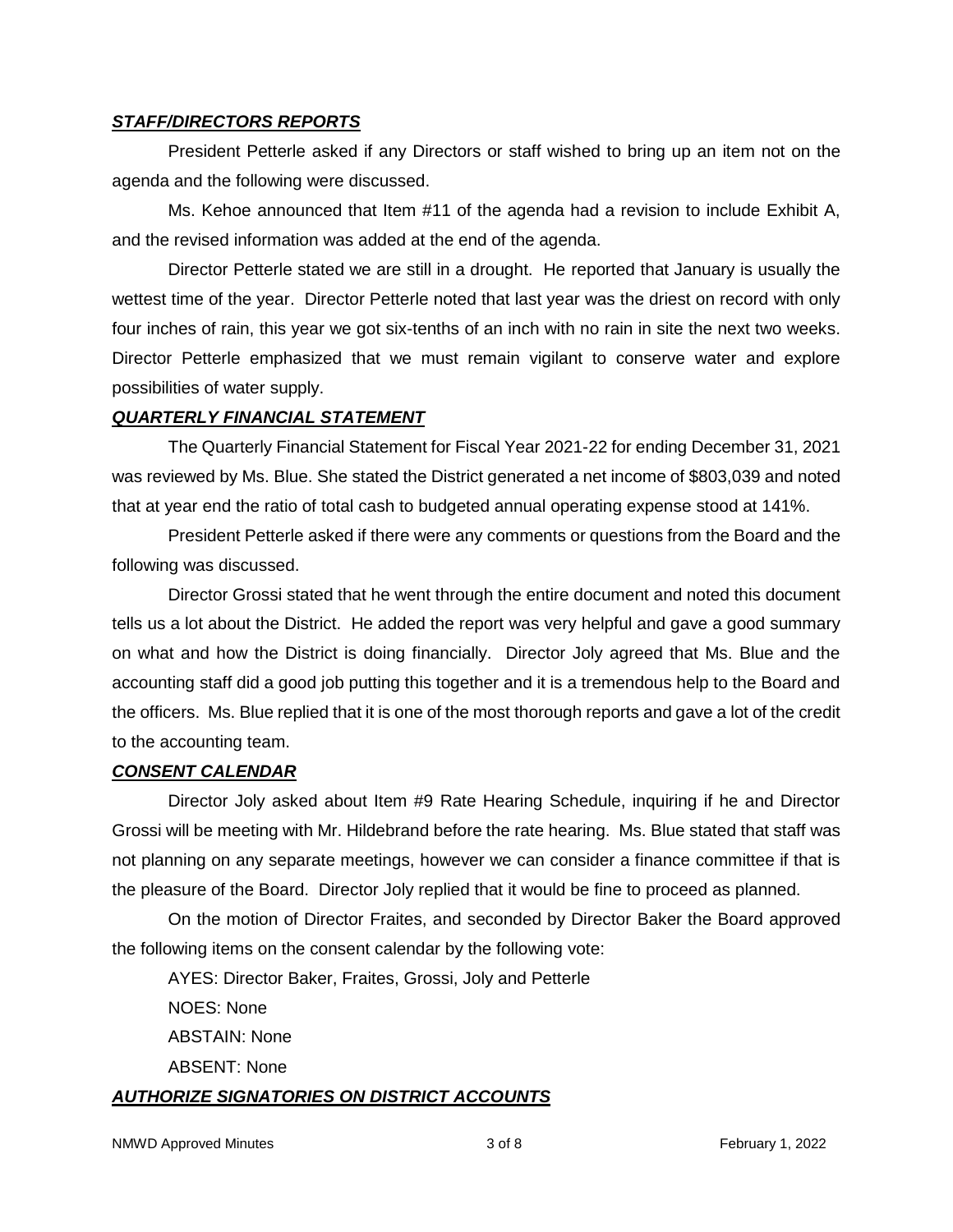The Board approved adding Tony Williams, incoming General Manager as a signor on District Accounts and Drew McIntyre will be removed upon retirement.

#### *APPROVE WEST MARIN 2021 DRY YEAR WATER CONDITIONS REPORT*

The Board approved the West Marin 2021 Dry Year Water Conditions Report.

## *PROPOSED FY22/23 BUDGET REVIEW SCHEDULE*

The Board approved the proposed FY 2022/23 Budget Review Schedule.

## *PROPOSED FY22/23 RATE HEARING SCHEDULE*

The Board approved the proposed FY 2022/23 Rate Hearing Schedule.

## *ACTION CALENDAR*

# *GALLAGHER WELL NO. 2 WELL INSTALLATION – AWARD CONSTRUCTION CONTRACT TO MAGGIORA BROS. DRILLING, INC.*

Mr. Williams recommended the construction contract for the Gallagher Well No. 2 well installation be awarded to Maggiora Bros. Drilling, Inc. He stated that there were only two bidders on this contract, and Nor-Cal sent a letter to the District stating they have experienced significant delays on their projects and would not protest the award of the contract to Maggiora Bros.; even though Maggiora Bros. failed to sign Addendum #2.

Mr. Williams reported that as mentioned at the January 18<sup>th</sup> Board Meeting, the District received a grant from the California Department of Water Resources (DWR) in the amount of \$464,019, covering both construction phases of the project. He added that staff is currently working with DWR on a grant funding agreement and will return to the Board once more details are available.

President Petterle asked if there were any questions or comments from the Board.

Director Grossi commended staff for doing a great job in getting a grant. He added that he is not worried about the difference in cost, because there are valid reason for that. Director Grossi asked if we were not delayed a year due to appeals, would that have benefitted us with the cost. Mr. Williams replied that it cost us time, but he is not sure it impacted the financial cost. He stated that well drillers were already in demand. He added the silver lining however was the delay gave us the opportunity to apply for the DWR grant. Director Baker wanted to know that all bid issues were resolved, and now that we have the letter nothing will come back on us later. Mr. Williams replied there are no concerns.

President Petterle asked if there were any questions or comments from the public and there was no response.

On the motion of Director Grossi, and seconded by Director Baker the Board approved to waive the bid irregularities in Maggiora Bros. Drilling, Inc. bid, approve award of the contract to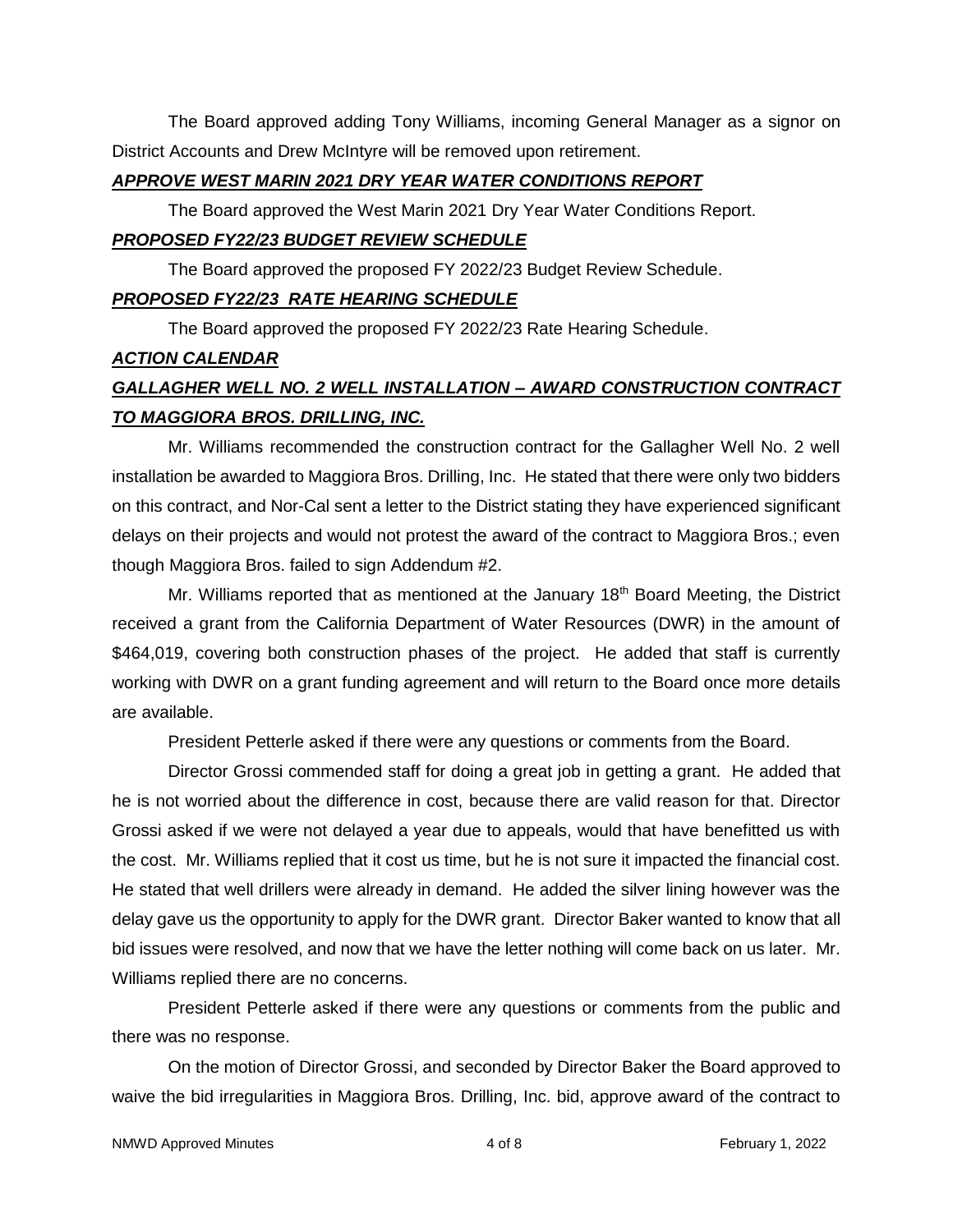Maggiora Bros. Drilling, Inc. and authorize the General Manager to execute an agreement with Maggiora Bros. Drilling, Inc. by the following vote:

AYES: Director Baker, Fraites, Grossi, Joly and Petterle NOES: None ABSTAIN: None ABSENT: None

# *RESOLUTION 22-02 MOVING FROM STAGE 2 TO STAGE 1 OF THE WEST MARIN WATER SHORTAGE CONTINGENCY PLAN, DISCONTINUING THE DROUGHT SURCHARGE, AND AMENDING EMERGENCY WATER CONSERVATION ORDINANCE NO 39 FOR THE WEST MARIN SERVICE AREA.*

Mr. McIntyre opened the discussion by saying he wanted to add to President Petterle's earlier comment . He stated there is no question that we are still in a drought. Mr. McIntyre added that in Novato, with rainfall at 62% of average, there is still a 20% mandatory reduction in water use coupled with a drought surcharge. He added, our primary Novato Service Area supply is from Lake Sonoma which is also at 62% capacity equaling a two-year supply, however we are still below the average. Mr. McIntyre noted that in West Marin it is different as rainfall is 140% above the minimum threshold for normal water year conditions. He emphasized that water conservation is still recommended for West Marin as well. Director Joly asked if staff is still thinking about backfeeding Stafford Lake again. Mr. McIntyre replied that the backfeed target for Stafford Lake was 1,100-acre feet which would fill the lake to 50% capacity. He added, since we are at 75% capacity already, no additional backfeeding is planned for the summer.

Mr. Grisso reported on Resolution 22-02 which would repeal Stage 2 mandatory 25% reduction and prohibitions on non-essential water use and enact Stage 1 voluntary 15% reduction in water use under the West Marin Water Shortage Contingency Plan. Mr. Grisso stated that this revision will discontinue the drought surcharge, and amend Sections 4,5, and 6 of Ordinance No. 39.

Director Grossi commented that we are moving in the right direction. He added we don't know what will happen in February and March, and he has stopped trying to predict the rainfall. However, Director Grossi stated that the strongest storms in Marin County were in March of 1982, which brought about enormous floods, so it is anybody's guess. He added the resiliency study is coming on at just the right time. Director Joly stated that normal conditions for West Marin is wonderful news for our West Marin customers who had to endure so much in the last year. He asked if lifting the drought surcharge gives the right message to large water users. Mr. McIntyre replied that in West Marin we are operating under normal water year conditions, noting we need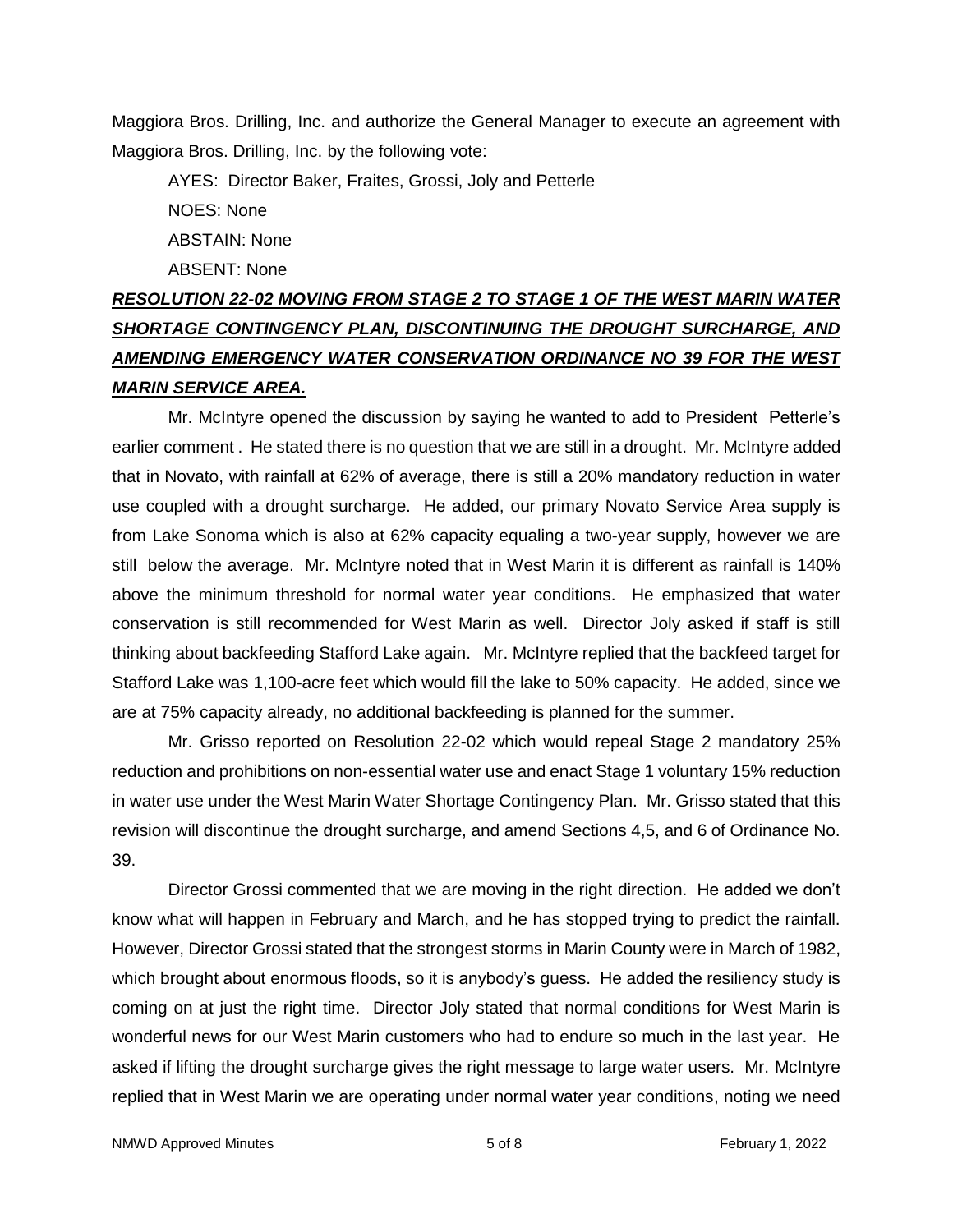to be careful with our messaging when we enact a surcharge or not. Mr. McIntyre reported, historically, a surcharge was enacted due to dry year conditions with less than 28 inches of rainfall. He added there is currently over 38 inches of Kent Lake rainfall since October 1, 2021 and continuing the West Marin drought surcharge during normal water year conditions would not be consistent with our Water Shortage Contingency Plan. Director Joly replied that he can see that now and stated Mr. McIntyre's response was well articulated. Director Grossi stated that the timing could not be better to award the bid for the new Gallagher well. He added that he could see West Marin being in better shape than the rest of the county. Director Petterle stated we need to make sure whatever message we send, that it is clear that West Marin relies on MMWD flows and they had a good rainfall year. He added, Novato is not in the same situation. Director Petterle also asked if the Board would need to give permission should MMWD request to backfeed Stafford Lake. Mr. McIntyre replied yes. Director Petterle noted that his concern is that their reservoirs are at 94% and ours are not.

President Petterle asked if there were any comments or questions from the public and there was no response.

On the motion of Director Joly, and seconded by Director Grossi the Board approved Resolution 22-02 repealing West Marin Service Area Stage 2 mandatory 25% reduction and prohibitions on non-essential water use and enacting Stage 1 voluntary 15% reduction in water use and under the West Marin Water Shortage Contingency Plan, discontinue the drought surcharge, and amending Sections 4,5, and 6 of Ordinance No. 39 by the following vote:

AYES: Director Baker, Fraites, Grossi, Joly and Petterle

NOES: None ABSTAIN: None ABSENT: None

## *EXTENSION OF PAID SICK LEAVE FOR COVID-19 RELATED REASONS.*

Ms. Blue requested the Board approve an extension of paid sick leave for COVID-19 related reasons. She recommended to credit employees time off hours taken with any unused Supplemental Paid Sick Leave for COVID19 related reasons between October 1, 2021 through December 31, 2021.

President Petterle asked if there were any comments or questions from the Board.

Director Grossi asked if there were any employees out with COVID-19 during that period. Ms. Blue confirmed that there were. Director Grossi asked about the extent of the loss. Ms. Blue replied it will be a \$16,200 credit back, noting there was a surge of cases in the county. Director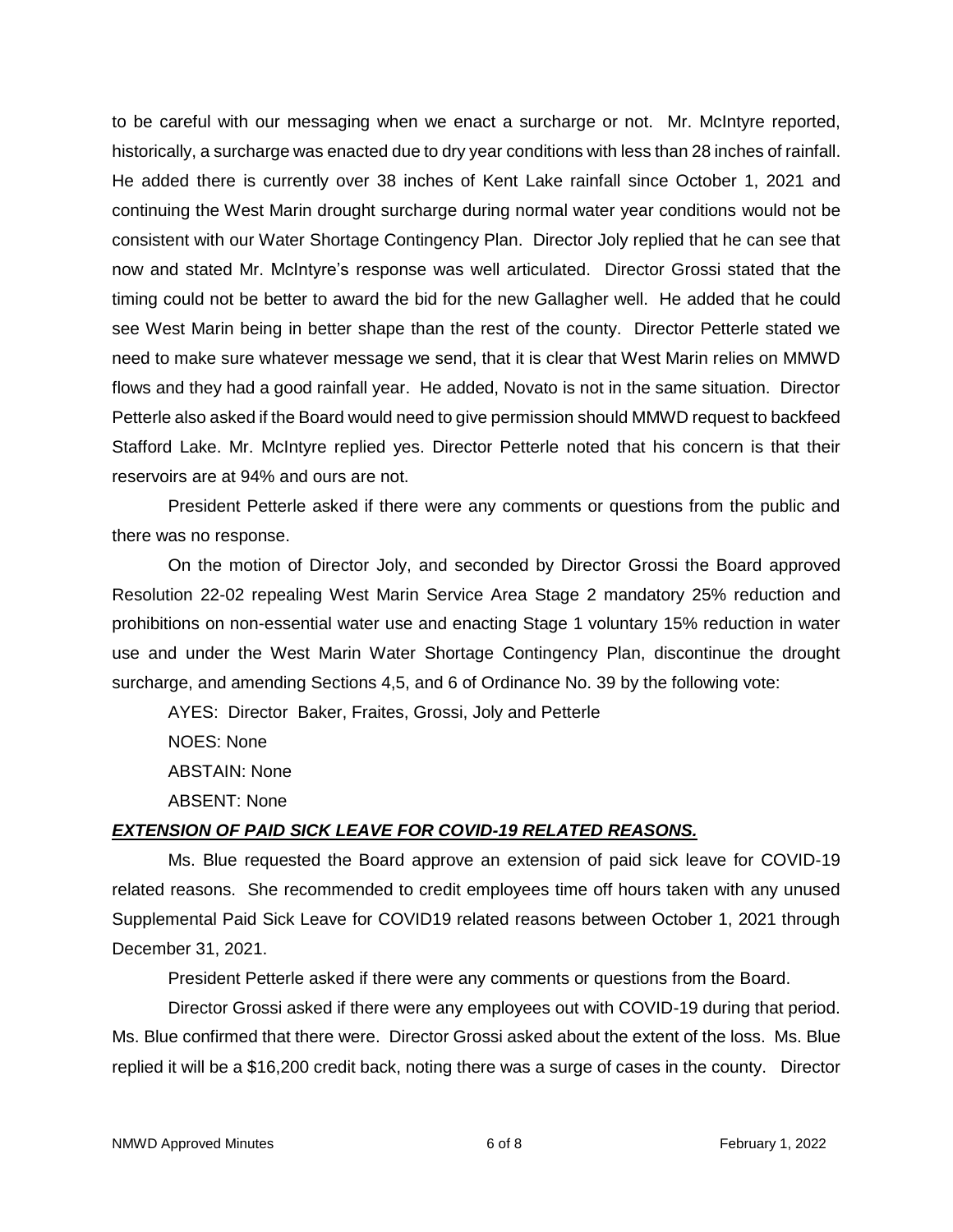Joly stated that he is happy to support staff, they are entitled to this as they have worked hard during the pandemic.

President Petterle asked if there were any questions or comments from the public and there was no response.

On the motion of Director Joly, and seconded by Director Fraites the Board approved to extend the 2021 Supplement Paid Sick Leave (SPSL) and credit employees time off hours taken with any unused SPSL for COVID-19 related reasons between October 1, 2021 through December 31, 2021 by the following vote:

AYES: Director Baker, Fraites, Grossi, Joly and Petterle

NOES: None

ABSTAIN: None

ABSENT: None

#### *INFORMATION ITEMS*

#### **NMWD ADMINISTRATION AND LABORATORY UPGRADE PROJECT UPDATE**

Mr. Williams and Mr. Ramudo updated the Board on the NMWD Administration and Laboratory Upgrade Project.

Mr. Williams presented both short-term and long-term lease evaluations, and included a timeline for Board action.

Mr. Williams also reported on the lease of commercial space at the Wood Hollow Office Complex. He stated that a draft lease agreement has been reviewed by staff and legal counsel and included a provision for the General Manger to sign once finalized, however, the lease would not be in effect until the Board ratifies it at a later date . Mr. Williams noted the draft lease also has a clause that required a \$5,000 non-refundable deposit upon signed by the General Manger if the lease is not ratified.

Mr. Ramudo discussed the lab certification process involved in moving to a temporary location. Mr. Ramudo concluded, that there are significant savings of approximately \$27,000, if the certification for the temporary lab can be in place before the expiration of the existing certificate and then letting the current certificate lapse with renewal.

President Petterle asked if there were any comments or questions from the Board.

Director Joly asked if the \$15.75M was a soft cost that included Phase 1 and Phase 2, but did not include the third phase. Mr. Williams confirmed, stating Phase 3 is another wing of the building. Director Joly asked what the additional cost would be. Mr. McIntyre responded that the cost was outlined in the 2020 Board approved Master Plan, and he also did not recall the exact amount, but it was significant enough to defer Phase 3 so as not to incur the cost now. Director